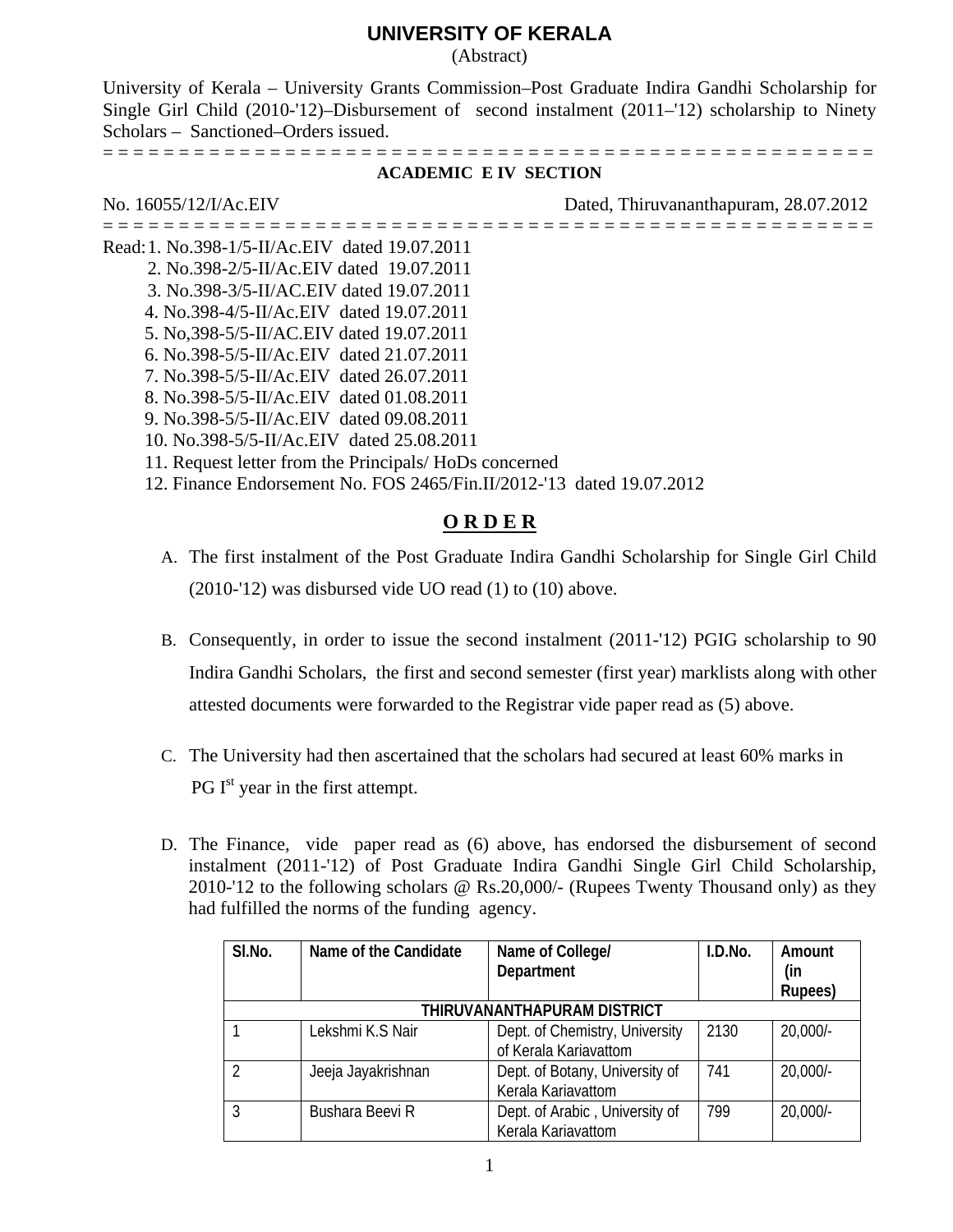| SI.No.         | Name of the Candidate | Name of College/                | I.D.No. | Amount         |
|----------------|-----------------------|---------------------------------|---------|----------------|
|                |                       | Department                      |         | (in            |
|                |                       |                                 |         | <b>Rupees)</b> |
| $\overline{4}$ | Akshaya R.S           | Dept. of Hindi, University of   | 801     | 20,000/-       |
|                |                       | Kerala Kariavattom              |         |                |
| 5              | Ann Mary M            | Dept. of History, University of | 886     | 20,000/-       |
|                |                       | Kerala Kariavattom              |         |                |
| 6              | Sangeetha Raj         | Dept. of History, University of | 311     | 20,000/-       |
|                |                       | Kerala Kariavattom              |         |                |
| $\overline{7}$ | Preema Paul           | Dept. of Psychology,            | 193     | 20,000/-       |
|                |                       | University of Kerala            |         |                |
|                |                       | Kariavattom                     |         |                |
| 8              | Dhanya Raj            | Dept. of Geology, University    | 223     | 20,000/-       |
|                |                       | of Kerala Kariavattom           |         |                |
| 9              | Reshma G.K            | Dept. of Malayalam, University  | 327     | 20,000/-       |
|                |                       | of Kerala Kariavattom           |         |                |
| 10             | Indu Lekshmi B        | Dept. of Malayalam, University  | 308     | 20,000/-       |
|                |                       | of Kerala Kariavattom           |         |                |
| 11             | Aswathy A             | Dept. of Political Science,     | 1596    | 20,000/-       |
|                |                       | University of Kerala            |         |                |
|                |                       | Kariavattom                     |         |                |
| 12             | Clodia Saabi Poudia   | Dept. of Political Science,     | 908     | 20,000/-       |
|                |                       | University of Kerala            |         |                |
|                |                       | Kariavattom                     |         |                |
| 13             | Jolly Irene G         | Dept. of Commerce, University   | 2230    | 20,000/-       |
|                |                       | of Kerala Thiruvananthapuram    |         |                |
| 14             | Parvathy P.L          | Dept. of Commerce, University   | 822     | 20,000/-       |
|                |                       | of Kerala Thiruvananthapuram    |         |                |
| 15             | Aswathy B             | M.A Economics                   | 1087    | 20,000/-       |
|                |                       | S.N College, Sivagiri, Varkala  |         |                |
| 16             | Syamili B             | <b>M.Sc Physics</b>             | 577     | 20,000/-       |
|                |                       | S.N College, Sivagiri, Varkala  |         |                |
| 17             | Sumi S S              | M.Sc Physics                    | 743     | 20,000/-       |
|                |                       | S.N College, Sivagiri, Varkala  |         |                |
| 18             | Anaswara B            | M.Com                           | 2204    | 20,000/-       |
|                |                       | Haji C.H Mohammed Koya          |         |                |
|                |                       | Memorial College for Advance    |         |                |
|                |                       | Studies, Varkala                |         |                |
| 19             | Aswani Asokan         | <b>M.Sc Bioinformatics</b>      | 2009    | 20,000/-       |
|                |                       | National College, Manacaud,     |         |                |
|                |                       | Tvm                             |         |                |
| 20             | Aswathy M. Nair       | M.Sc Bioinformatics             | 1026    | 20,000/-       |
|                |                       | National College, Manacaud,     |         |                |
|                |                       | Tvm                             |         |                |
| 21             | Veena R.K             | <b>M.Sc Physics</b>             | 1006    | 20,000/-       |
|                |                       | Christian College, Kattakada    |         |                |
| 22             | Ponny Devasia         | M.A Malayalam Lang & Litt       | 1775    | 20,000/-       |
|                |                       | M.G.College, Tvm                |         |                |
| 23             | Deepika <sub>S</sub>  | M.Com                           | 1760    | 20,000/-       |
|                |                       | A.J College of Science &        |         |                |
|                |                       | Technology, Thonnakkal, Tvm     |         |                |
| 24             | Amritha Sivan         | <b>M.Sc Physics</b>             | 2406    | 20,000/-       |
|                |                       | Govt.College for Women,         |         |                |
|                |                       | Vazhuthacaud                    |         |                |
| 25             | Arathy D              | <b>M.A Economics</b>            | 1772    | 20,000/-       |
|                |                       | Govt.College for Women,         |         |                |
|                |                       | Vazhuthacaud                    |         |                |
|                |                       |                                 |         |                |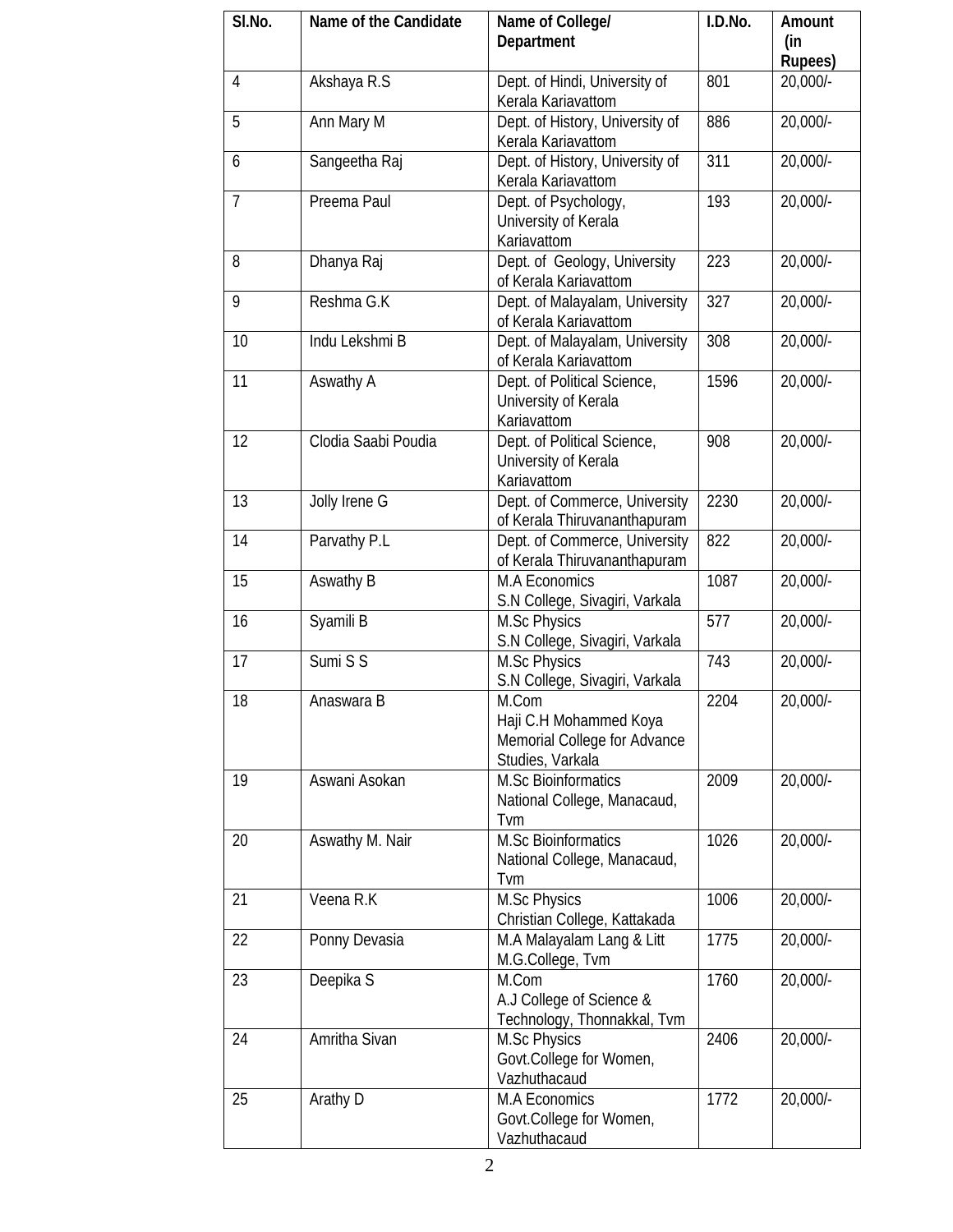| SI.No.                 | Name of the Candidate | Name of College/<br>Department              | I.D.No. | Amount<br>(in  |  |
|------------------------|-----------------------|---------------------------------------------|---------|----------------|--|
|                        |                       |                                             |         | <b>Rupees)</b> |  |
| 26                     | Chinchu S             | M.A Hindi Language &                        | 2164    | 20,000/-       |  |
|                        |                       | Literature                                  |         |                |  |
|                        |                       | Govt.College for Women,                     |         |                |  |
|                        |                       | Vazhuthacaud                                |         |                |  |
| 27                     | Lakshmi U.M Pillai    | M.Sc Zoology                                | 1451    | 20,000/-       |  |
|                        |                       | Govt.College for Women,                     |         |                |  |
|                        |                       | Vazhuthacaud                                |         |                |  |
| 28                     | Meera Sreekumar       | M.A Economics                               | 2183    | 20,000/-       |  |
|                        |                       | Govt.College for Women,                     |         |                |  |
|                        |                       | Vazhuthacaud                                |         |                |  |
| 29                     | Reshma J.P            | M.Sc Botany                                 | 1085    | 20,000/-       |  |
|                        |                       | Govt.College for Women,                     |         |                |  |
|                        |                       | Vazhuthacaud                                |         |                |  |
| 30                     | Shoba V.S             | <b>M.Sc Physics</b>                         | 2129    | 20,000/-       |  |
|                        |                       | Govt.College for Women,                     |         |                |  |
|                        |                       | Vazhuthacaud                                |         |                |  |
| 31                     | Soumya Venugopal      | <b>M.Sc Mathematics</b>                     | 574     | 20,000/-       |  |
|                        |                       | Govt.College for Women,                     |         |                |  |
|                        |                       | Vazhuthacaud                                |         |                |  |
| 32                     | Sruthi G.S            | M.Sc Botany                                 | 2182    | $20,000/-$     |  |
|                        |                       | Govt.College for Women,                     |         |                |  |
|                        |                       | Vazhuthacaud                                |         |                |  |
| 33                     | Vrinda Raghavan       | M.Sc Botany                                 | 2078    | $20,000/-$     |  |
|                        |                       | Govt.College for Women,                     |         |                |  |
|                        |                       | Vazhuthacaud                                |         |                |  |
| 34                     | Veni Lohidas          | M.Sc Chemistry                              | 1574    | 20,000/-       |  |
|                        |                       | University College, Palayam                 |         |                |  |
| 35                     | Silpa Gopi            | <b>M.Sc Mathematics</b>                     | 1333    | 20,000/-       |  |
|                        |                       | University College, Palayam                 |         |                |  |
| 36                     | Bhuvaneswari S        | <b>M.Sc Mathematics</b>                     | 1873    | $20,000/-$     |  |
|                        |                       | University College, Palayam                 |         |                |  |
| 37                     | Maya R                | <b>M.A Politics</b>                         | 1426    | 20,000/-       |  |
|                        |                       | University College, Palayam                 |         |                |  |
| 38                     | Sumitha S.S           | M.A History                                 | 664     | $20,000/-$     |  |
| 39                     | Anupama Nair          | University College, Palayam                 |         |                |  |
|                        |                       | M.Sc Zoology                                | 1170    | 20,000/-       |  |
| 40                     | Anusha A.S            | University College, Palayam<br>M.Sc Zoology | 1489    | $20,000/-$     |  |
|                        |                       | University College, Palayam                 |         |                |  |
| 41                     | Krishnendu V.S        | <b>M.Sc Statistics</b>                      | 631     | 20,000/-       |  |
|                        |                       | University College, Palayam                 |         |                |  |
| 42                     | Aswathy L             | M.Sc Chemistry                              | 2206    | 20,000/-       |  |
|                        |                       | S.N. College                                |         |                |  |
|                        |                       | Chempazhanthy                               |         |                |  |
| 43                     | Lakshmi V.N           | M.A English Language &                      | 1682    | 20,000/-       |  |
|                        |                       | Literature Main                             |         |                |  |
|                        |                       | All Saints College, Tvm                     |         |                |  |
| <b>KOLLAM DISTRICT</b> |                       |                                             |         |                |  |
| 44                     | Saranya Sarath T.S    | <b>M.Sc Mathematics</b>                     | 2211    | 20,000/-       |  |
|                        |                       | S.N.College, Kollam                         |         |                |  |
| 45                     | Archa B.S             | M.A English Language &                      | 711     | 20,000/-       |  |
|                        |                       | Literature Main                             |         |                |  |
|                        |                       | S.N.College, Kollam                         |         |                |  |
|                        |                       |                                             |         |                |  |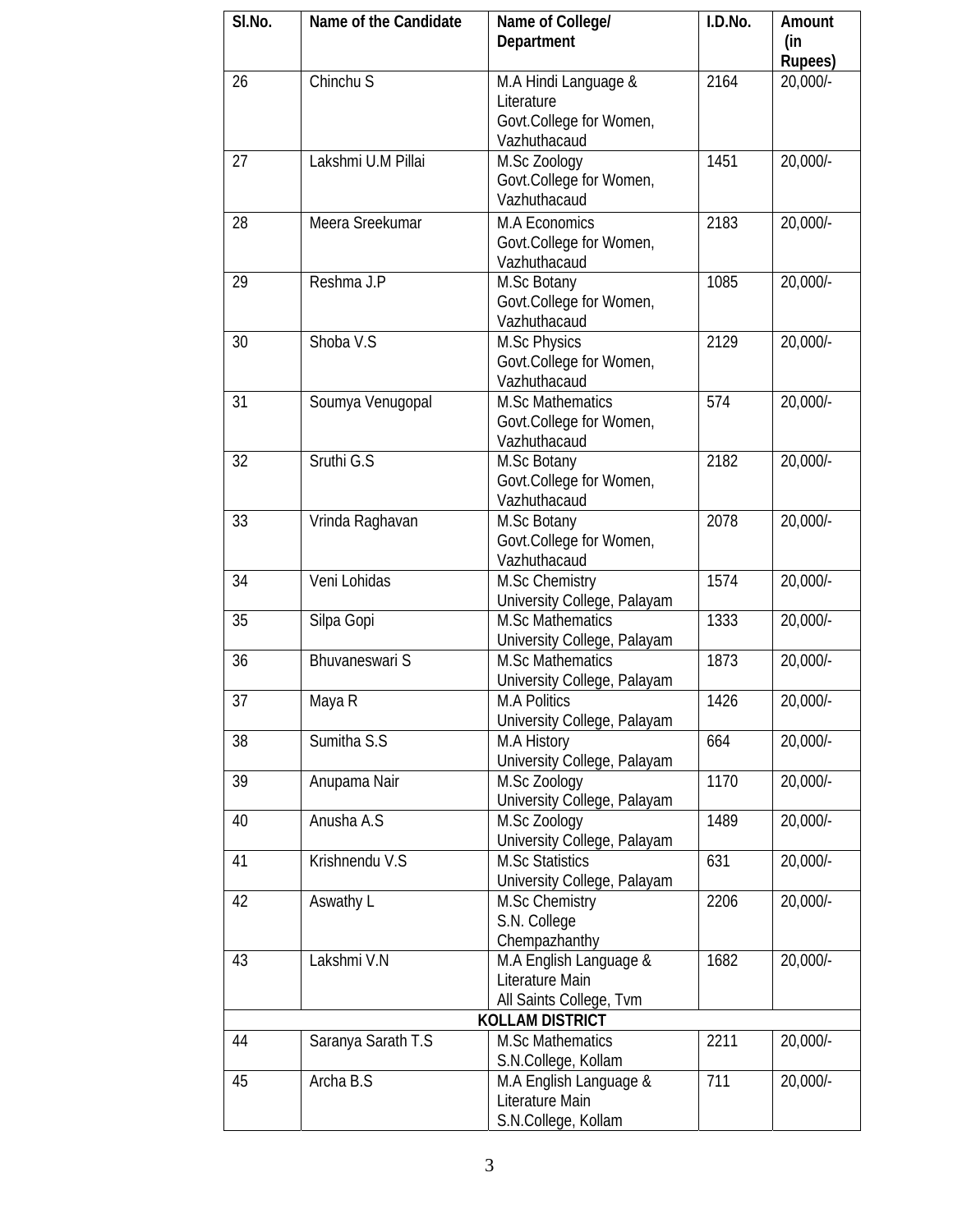| SI.No. | Name of the Candidate           | Name of College/<br>Department                                                        | I.D.No. | Amount<br>(in<br><b>Rupees)</b> |
|--------|---------------------------------|---------------------------------------------------------------------------------------|---------|---------------------------------|
| 46     | Anu A                           | M.Sc Physics<br>S.N.College, Kollam                                                   | 575     | 20,000/-                        |
| 47     | Aswathy O                       | <b>M.Sc Mathematics</b><br>S.N.College, Kollam                                        | 709     | 20,000/-                        |
| 48     | Parvathy L                      | M.Sc Botany<br>S.N. College, Kollam                                                   | 2133    | 20,000/-                        |
| 49     | Krishna Devi P.S                | M.A Economics<br>S.N.College, Kollam                                                  | 1792    | 20,000/-                        |
| 50     | Arunima S                       | M.Sc Chemistry<br>S.N.College, Kollam                                                 | 2025    | 20,000/-                        |
| 51     | Asha Abraham                    | M.A Economics<br>F.M.N College, Kollam                                                | 591     | 20,000/-                        |
| 52     | Daliya J                        | M.Sc Mathematics F.M.N<br>College, Kollam                                             | 700     | 20,000/-                        |
| 53     | Geethu G.S                      | M.A English Language &<br>Literature Main<br>F.M.N College, Kollam                    | 618     | 20,000/-                        |
| 54     | Jibi B.S                        | M.Sc Zoology<br>F.M.N College, Kollam                                                 | 1786    | $20,000/-$                      |
| 55     | Ligi Das Y                      | M.Sc Mathematics F.M.N<br>College, Kollam                                             | 911     | 20,000/-                        |
| 56     | Nisha Raju                      | M.A Malayalam Language &<br>Ltiterature F.M.N College,<br>Kollam                      | 200     | 20,000/-                        |
| 57     | Raji Krishna R                  | M.Sc Mathematics F.M.N<br>College, Kollam                                             | 905     | 20,000/-                        |
| 58     | Remya R                         | M.Sc Mathematics F.M.N<br>College, Kollam                                             | 541     | 20,000/-                        |
| 59     | Sabina Margaret Mary<br>Vanspal | M.Com<br>F.M.N College, Kollam                                                        | 479     | 20,000/-                        |
| 60     | Reshma Anso                     | M.A Economics<br>F.M.N College, Kollam                                                | 1107    | $20,000/-$                      |
| 61     | Saira Basheer                   | M.Sc Zoology<br>F.M.N College, Kollam                                                 | 803     | $20,000/-$                      |
| 62     | Akhila C.J                      | M.Com<br>S.N.College, Chathannoor,<br>Kollam                                          | 565     | 20,000/-                        |
| 63     | Limi L.L                        | M.Com<br>S.N.College, Chathannoor,<br>Kollam                                          | 1764    | 20,000/-                        |
| 64     | Nisha P                         | M.Sc Biotechnology<br>S.N College of Technology,<br>Vadakkevila, Kollam               | 476     | $20,000/-$                      |
| 65     | Grace Mary Benjamin             | M.Sc Biotechnology<br>S.N College of Technology,<br>Vadakkevila, Kollam               | 477     | 20,000/-                        |
| 66     | Dhanyasri R                     | M.Sc Biotechnology<br>Mar Thoma College of Science<br>& Technology, Ayur, Kollam      | 460     | $20,000/-$                      |
| 67     | Anju V                          | <b>M.Sc Electronics</b><br>Mar Thoma College of Science<br>& Technology, Ayur, Kollam | 1888    | 20,000/-                        |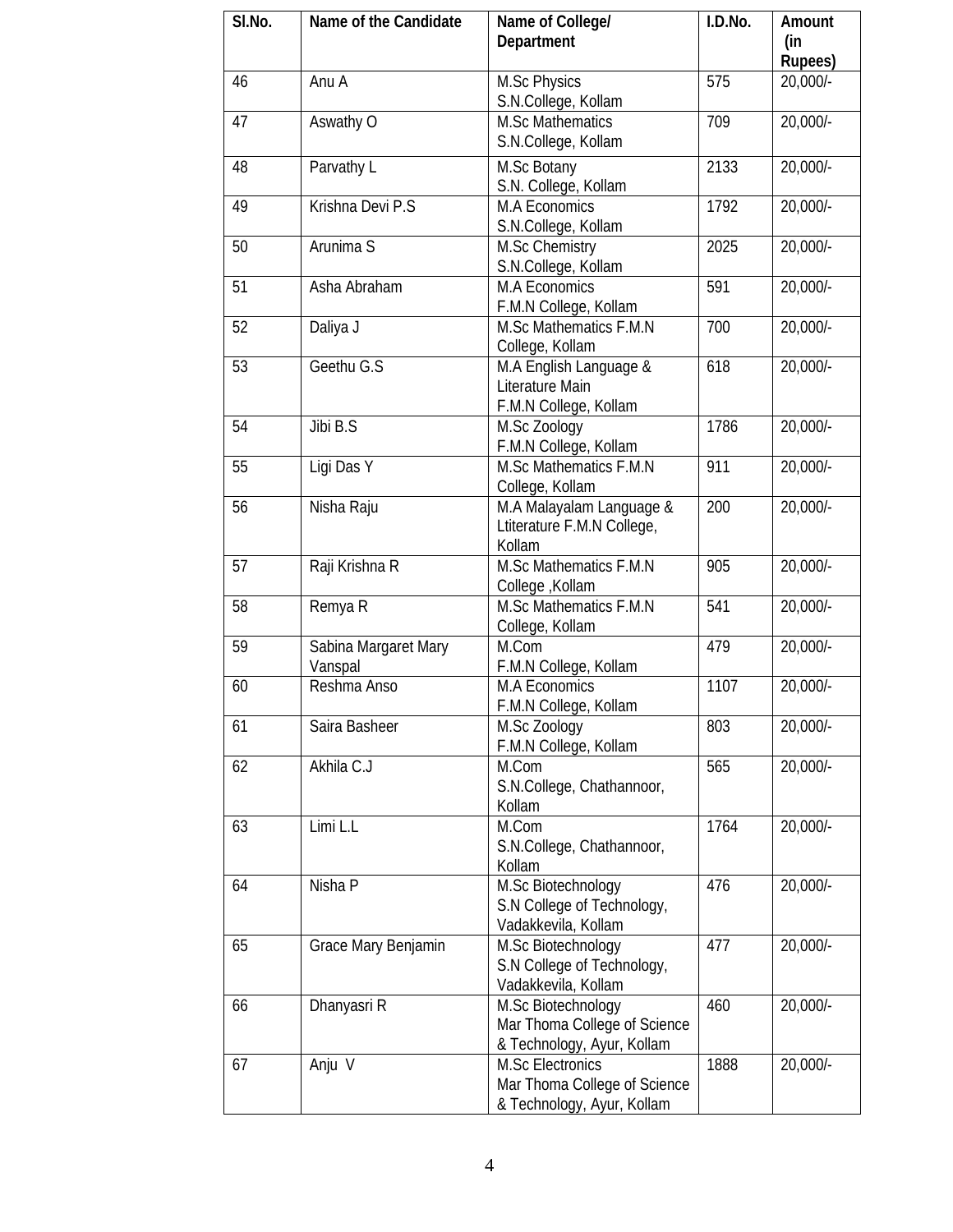| SI.No.                    | Name of the Candidate  | Name of College/          | I.D.No. | Amount                |  |
|---------------------------|------------------------|---------------------------|---------|-----------------------|--|
|                           |                        | Department                |         | (in                   |  |
|                           |                        |                           |         | <b>Rupees)</b>        |  |
| 68                        | Arya P                 | <b>M.Sc Physics</b>       | 1135    | 20,000/-              |  |
|                           |                        | St.Stephen's College,     |         |                       |  |
|                           |                        | Pathanapuram              |         |                       |  |
| 69                        | <b>Lincy Samuel</b>    | M.Sc Physics              | 2224    | $20,000/-$            |  |
|                           |                        | St.Stephen's College,     |         |                       |  |
|                           |                        | Pathanapuram              |         |                       |  |
| 70                        | Uma T.J                | M.Sc Zoology              | 1379    | $20,000/-$            |  |
|                           |                        | St.Stephen's College,     |         |                       |  |
|                           |                        | Pathanapuram              |         |                       |  |
| 71                        | Reshma J.R             | M.A English Language &    | 1753    | 20,000/-              |  |
|                           |                        | Literature                |         |                       |  |
|                           |                        | T.K.M College of Arts &   |         |                       |  |
|                           |                        | Science Kollam            |         |                       |  |
| 72                        | Emi Elizabeth          | <b>M.Sc Mathematics</b>   | 1795    | 20,000/-              |  |
|                           |                        |                           |         |                       |  |
| 73                        |                        | S.G College, Kottarakkara | 1186    |                       |  |
|                           | Rani.S                 | M.Sc Chemistry            |         | 20,000/-              |  |
|                           |                        | S.G College, Kottarakkara |         |                       |  |
| 74                        | Renjini.R              | M.Sc Physics              | 1185    | 20,000/-              |  |
|                           |                        | S.G College, Kottarakkara |         |                       |  |
| 75                        | Lekshmy Pankajakshan J | <b>M.Sc Physics</b>       | 1796    | 20,000/-              |  |
|                           |                        | S.G College, Kottarakkara |         |                       |  |
| <b>ALAPPUZHA DISTRICT</b> |                        |                           |         |                       |  |
| 76                        | Roshni George          | M.Com                     | 419     | 20,000/-              |  |
|                           |                        | S.D.College, Alappuzha    |         |                       |  |
| 77                        | Padmaja V              | M.Com                     | 619     | 20,000/-              |  |
|                           |                        | S.D.College, Alappuzha    |         |                       |  |
| 78                        | Saranya M              | M.Com                     | 542     | $20,000/-$            |  |
|                           |                        | S.D.College, Alappuzha    |         |                       |  |
| 79                        | Shima Habeeb           | M.Com                     | 1161    | 20,000/-              |  |
|                           |                        |                           |         |                       |  |
|                           |                        | S.D.College, Alappuzha    |         |                       |  |
| 80                        | Nayana T.S             | M.Sc Zoology              | 728     | $20,000/-$            |  |
|                           |                        | S.D.College, Alappuzha    |         |                       |  |
| 81                        | Parvathy P             | M.A English Language &    | 681     | $20,000/-$            |  |
|                           |                        | Literature                |         |                       |  |
|                           |                        | S.D.College, Alappuzha    |         |                       |  |
| 82                        | Parvathy R             | M.Sc Botany               | 450     | $20,000/-$            |  |
|                           |                        | S.N College, Cherthala    |         |                       |  |
| 83                        | Dhanushya Kannezath    | M.Sc Zoology              | 1711    | 20,000/-              |  |
|                           |                        | S.N College, Cherthala    |         |                       |  |
| 84                        | Silpa K.R              | M.Sc Zoology              | 791     | $20,000$ <sup>-</sup> |  |
|                           |                        | S.N College, Cherthala    |         |                       |  |
| 85                        | Gayathri G.S           | <b>M.Sc Physics</b>       | 1967    | $20,000/-$            |  |
|                           |                        | T.K.M.M College           |         |                       |  |
|                           |                        | Nangiakulangara           |         |                       |  |
| PATHANAMTHITTA DISTRICT   |                        |                           |         |                       |  |
| 86                        | Chithra B              | M.Sc Botany               | 1129    | 20,000/-              |  |
|                           |                        | N.S.S College, Pandalam   |         |                       |  |
| 87                        | Lakshmi S.Pillai       | M.Sc Botany               | 1145    | $20,000/-$            |  |
|                           |                        | N.S.S College, Pandalam   |         |                       |  |
| 88                        | Dhanasree Perumal J    | M.Sc Zoology              | 2216    | 20,000/-              |  |
|                           |                        | N.S.S College, Pandalam   |         |                       |  |
| 89                        | Divya R                | M.Sc Zoology              | 2399    | 20,000/-              |  |
|                           |                        | N.S.S College, Pandalam   |         |                       |  |
|                           |                        |                           |         |                       |  |